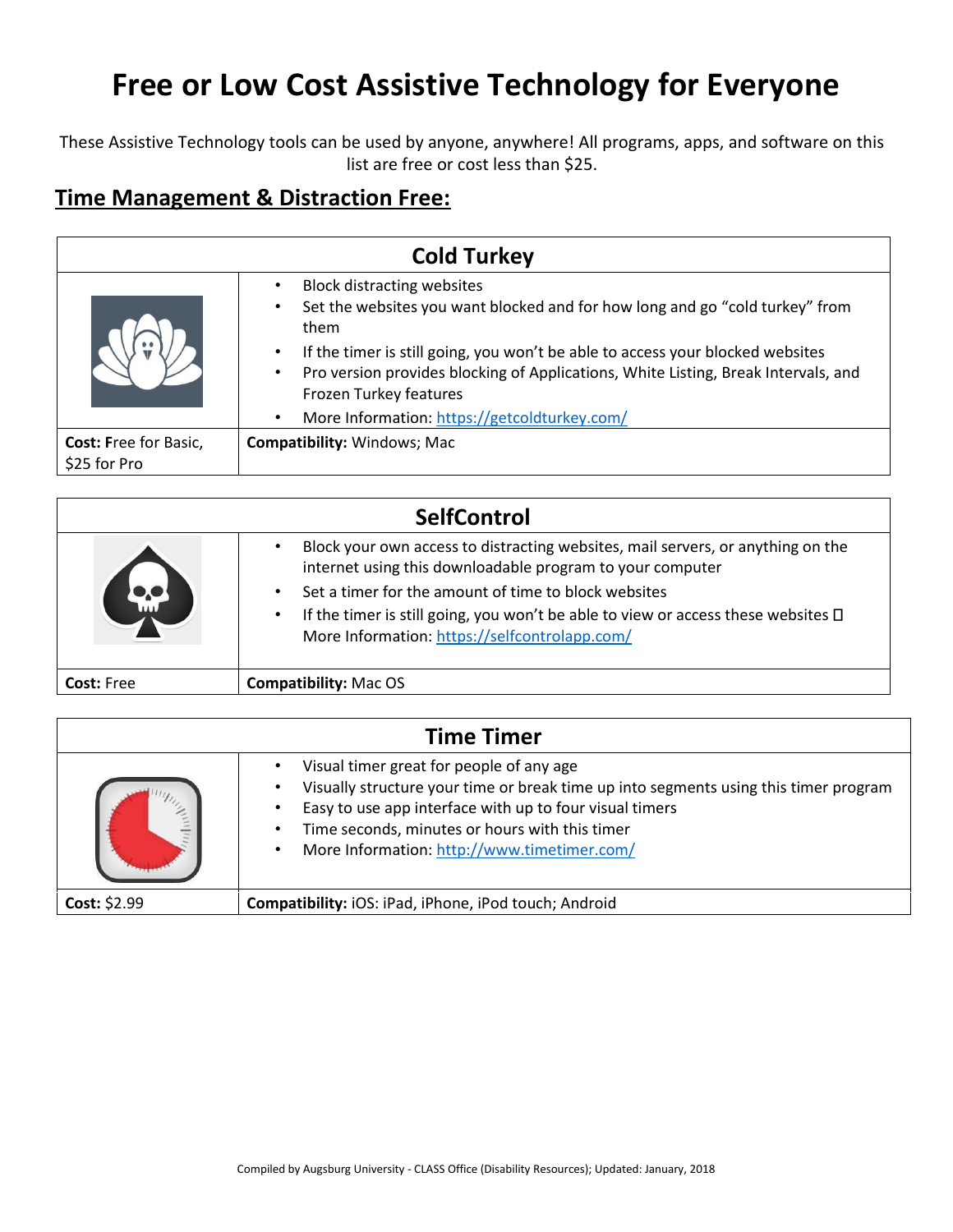| focusbooster              |                                                                                                                                                                   |
|---------------------------|-------------------------------------------------------------------------------------------------------------------------------------------------------------------|
|                           | Pomodoro Timer to help you stay on task when completing work<br>Using the Pomodoro Method of 25 minutes of work and 5 minute break, maximize<br>your work session |
|                           | Track your time more efficiently within your account<br>Productivity reports on your dashboard                                                                    |
|                           | Different visual themes for your felxibility                                                                                                                      |
|                           | More Information: https://www.focusboosterapp.com/                                                                                                                |
| <b>Cost: Trial: free;</b> | <b>Compatibility:</b> Online Resource; Windows; Mac                                                                                                               |
| Individual: \$3/month;    |                                                                                                                                                                   |
| Professional: \$5/month   |                                                                                                                                                                   |

|                   | <b>Strict Workflow</b>                                                                                                           |
|-------------------|----------------------------------------------------------------------------------------------------------------------------------|
|                   | Use this Chrome Extension to enforce a 25 minute work and 5 minute break<br>distractionfree work zone                            |
|                   | Uses the Pomodoro Technique                                                                                                      |
|                   | Blocks you from distracting websites you have set in your customizable list $\square$ More<br>Information: https://goo.gl/vMQqSI |
| <b>Cost: Free</b> | <b>Compatibility:</b> Chrome Extension                                                                                           |

|                   | <b>StayFocusd</b>                                                                                                                                            |
|-------------------|--------------------------------------------------------------------------------------------------------------------------------------------------------------|
|                   | Increase your productivity by limiting the amount of time you spend on websites that<br>waste your time<br>Pre-program distracting and time wasting websites |
|                   | When your time limit is up, these sites will be inaccessible for the rest of the day $\Box$<br>$\bullet$<br>More Information: http://goo.gl/I5OBeq           |
| <b>Cost: Free</b> | <b>Compatibility:</b> Chrome Extension                                                                                                                       |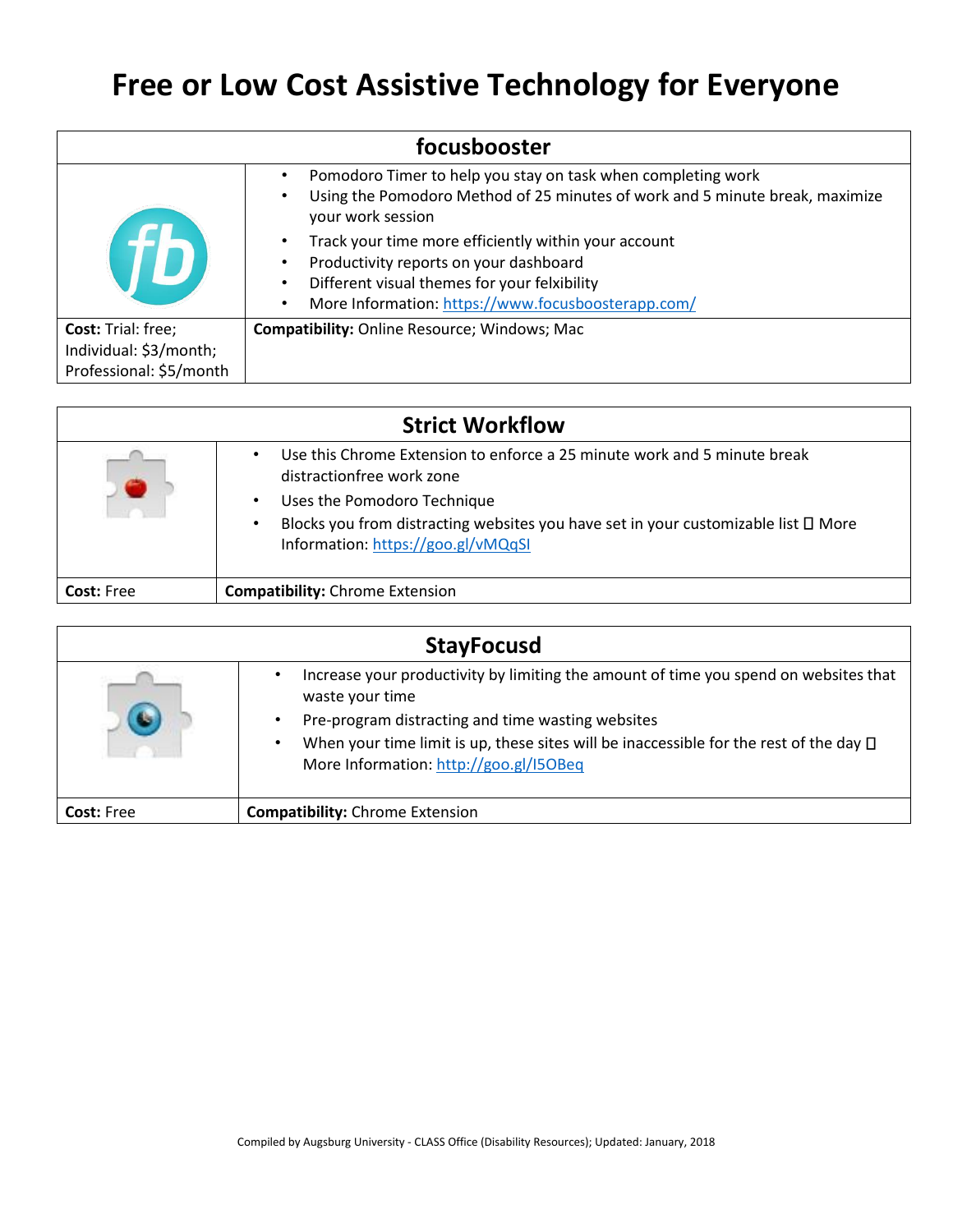| <b>MyTomatoes</b> |                                                                                                                                                                                                                                                                                                        |
|-------------------|--------------------------------------------------------------------------------------------------------------------------------------------------------------------------------------------------------------------------------------------------------------------------------------------------------|
|                   | Use MyTomato to time and track your progress using the Pomodoro technique<br>Start the timer and work for 25 minutes and then take a 5 minute break<br>$\bullet$<br>At the end of each work sitting, write what you did to track your progress $\Box$ More<br>٠<br>Information: http://mytomatoes.com/ |
| <b>Cost: Free</b> | <b>Compatibility: Online Resource</b>                                                                                                                                                                                                                                                                  |

| <b>Tomato Timer</b> |                                                                                                              |
|---------------------|--------------------------------------------------------------------------------------------------------------|
| <b>TomatoTimer</b>  | Using the Pomodoro Time method, break up your work or school tasks into<br>$\bullet$<br>manageable worktimes |
|                     | Use the 25 minutes of worktime and 5 minutes of break time pattern to maximize<br>$\bullet$<br>workflow      |
|                     | After a set number of short Pomodoros, take a longer Pomodoro break<br>$\bullet$                             |
|                     | More Information: http://tomato-timer.com/<br>$\bullet$                                                      |
| <b>Cost: Free</b>   | <b>Compatibility: Online Resource</b>                                                                        |

| <b>TimeTracker</b> |                                                                                                                                                                                                                                                                 |
|--------------------|-----------------------------------------------------------------------------------------------------------------------------------------------------------------------------------------------------------------------------------------------------------------|
|                    | Track how long you've been off task in a website<br>A running time clock appears at the top of the tab you have opened counting how<br>$\bullet$<br>many minutes and seconds you've been in that website<br>More Information: http://goo.gl/uXKJgg<br>$\bullet$ |
| <b>Cost:</b> Free  | <b>Compatibility:</b> Chrome Extension                                                                                                                                                                                                                          |